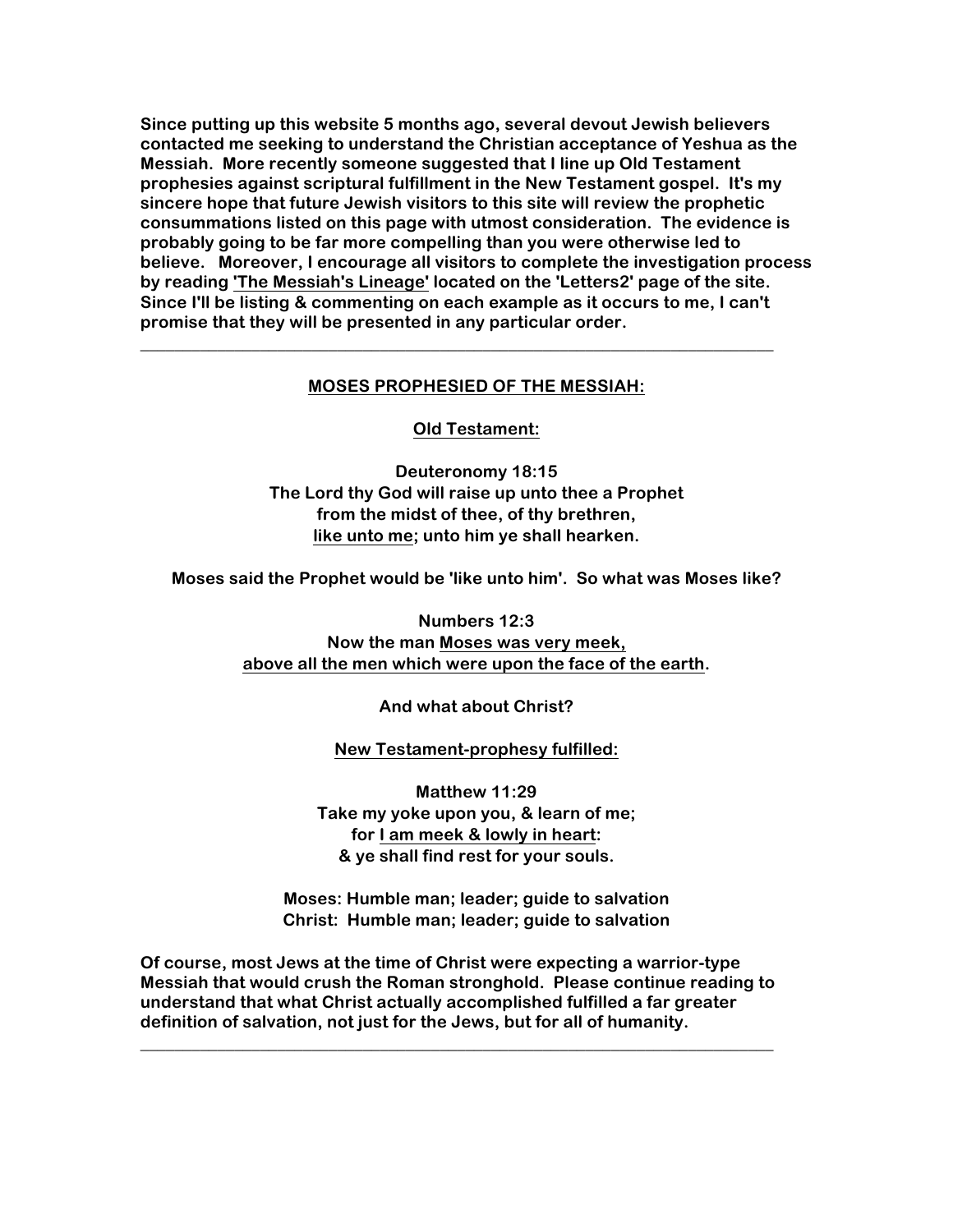**Ezekiel 36:22-28 Therefore say unto the house of Israel, Thus saith the Lord God; I do not this for your sakes, O house of Israel, but for mine holy name's sake, which ye have profaned among the heathen, whither ye went.**

**23-And I will sanctify my great name, which was profaned among the heathen, which ye have profaned in the midst of them; & the heathen shall know that I am the Lord, saith the Lord God, when I shall be sanctified in you before their eyes.**

## **24-For I will take you from among the heathen, & gather you out of all countries, & will bring you into your own land.**

**25-Then I will sprinkle clean water upon you, & ye shall be clean: from all your filthiness, & from all your idols, will I cleanse you.**

**26-A new heart also will I give you, & a new spirit will I put within you: & I will take away the stony heart out of your flesh, & I will give you a heart of flesh.**

**27-And I will put my spirit within you, & cause you to walk in my statutes, & ye shall keep my judgments, & do them.**

**28-And ye shall dwell in the land that I gave to your fathers; & ye shall be my people, & I will be your God.**

**In this passage God is speaking to the ENTIRE house of Israel. However, according to scripture God reserved only a remnant of 10% of the tribe of Judah for the return to Jerusalem after the Babylonian invasion. These are the people who preserved their religious identity & it is their offspring that continue to call themselves Jews today. The other tribes, as well as the rest of the tribe of Judah, were deeply immersed in pagan practice since millennia ago which is why God caused them to be invaded by Assyria, & later Babylon, in the first place. Since the great scatterings, few among the generations that followed have retained their identities & so remain dispersed around the globe, wholly ignorant of their spiritual heritage.**

**The popular claim that the secular nation of Israel that exists today is the fulfillment of this all-inclusive prophetic promise of restoration is simply illogical. There are large communities of Orthodox Jews around the globe who fully recognize that the state of Israel, known to have been planned by certain Freemason elite since the late 1800's, serves as a contrived Luciferian decoy & could not possibly satisfy the Father's spiritual re-gathering event. What follows is 'the Valley of Dry Bones' passage in its entirety from the book of**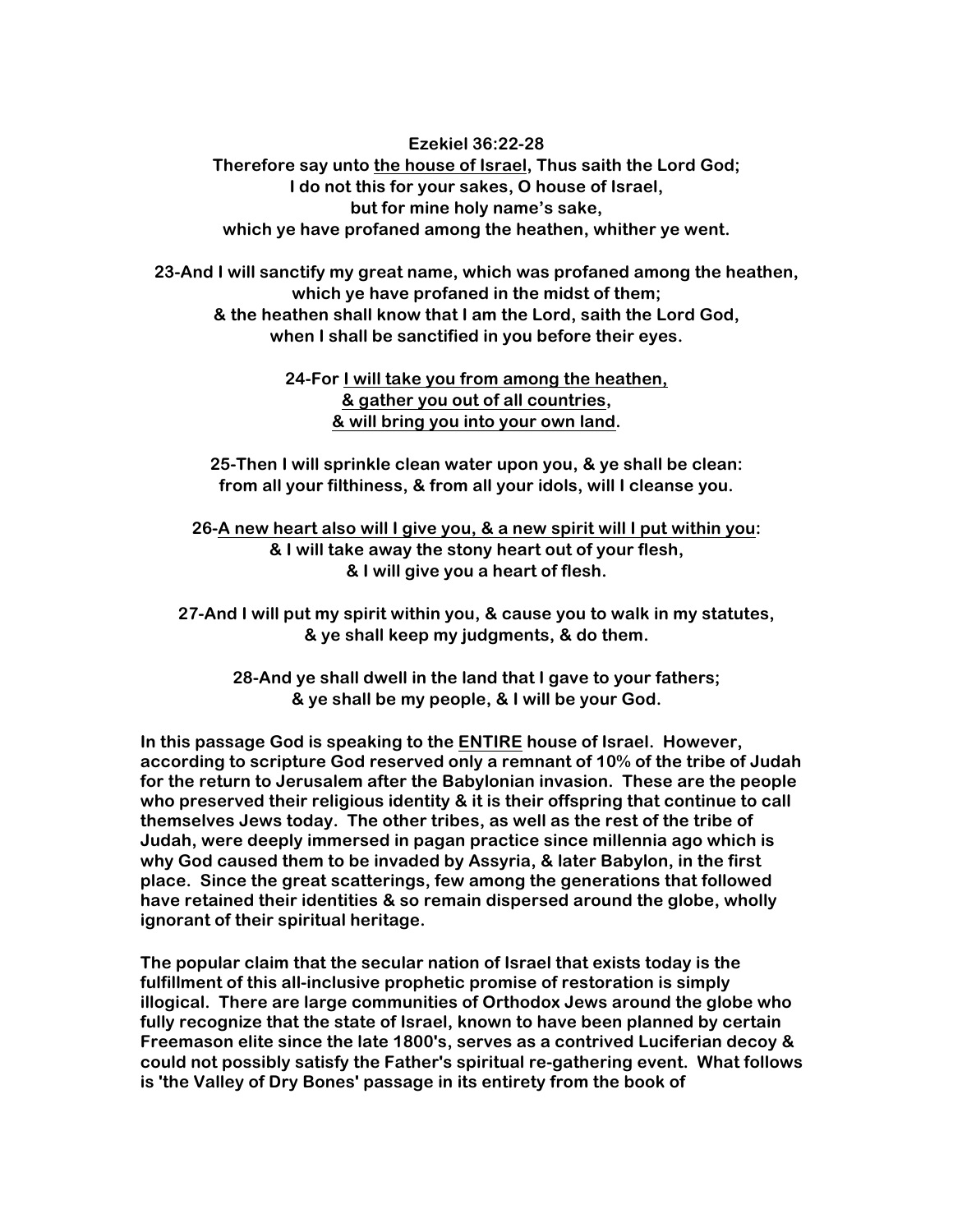**Ezekiel. Please read through it with an open mind & an open heart, that is, with eyes to 'see' & ears to 'hear'.**

**\_\_\_\_\_\_\_\_\_\_\_\_\_\_\_\_\_\_\_\_\_\_\_\_\_\_\_\_\_\_\_\_\_\_\_\_\_\_\_\_\_\_\_\_\_\_\_\_\_\_\_\_\_\_\_\_\_\_\_\_\_\_\_\_\_\_\_\_\_\_\_\_\_\_\_\_\_\_**

## **Ezekiel 37:3,5-26**

**And he said unto me, Son of man, Can these bones live? 5-Thus saith the Lord God unto these bones; Behold, I will cause breath to enter into you, & ye shall live: 6-And I will lay sinews upon you, & will bring up flesh upon you & cover you with skin,& put breath in you,& ye shall live & ye shall know that I am the Lord. 7-So I prophesied as I was commanded: & as I prophesied, there was a noise, & behold a shaking & the bones came together, bone to his bone.**

**8-And when I beheld, lo, the sinews & the flesh came up upon them & the skin covered them above: but there was no breath in them.**

**9-Then said he unto me, Prophesy unto the wind, prophesy, son of man, & say unto the wind, Thus saith the Lord God; Come from the four winds, O breath, & breathe upon these slain, that they may live.**

**10-So I prophesied as he commanded me, & the breath came into them, & they lived, & stood up upon their feet, an exceeding great army.**

**11-Then he said unto me, Son of man, these bones are the WHOLE HOUSE OF ISRAEL: behold, they say, Our bones are dried, & our hope is lost: we are cut off for our parts.**

**12-Therefore prophesy & say unto them, Thus saith the Lord God; Behold, O my people, I will open your graves, & cause you to come up out of your graves, & bring you into the land of Israel.**

**13-And ye shall know that I am the Lord, when I have opened your graves, O my people, & brought you up out of your graves,** 

**14-And shall put my spirit in you, & ye shall live, & I shall place you in your own land: then shall ye know that I the Lord have spoken it, & performed it, saith the Lord.**

> **15-The word of the Lord came again unto me, saying, 16-Moreover, thou son of man, take thee one stick,**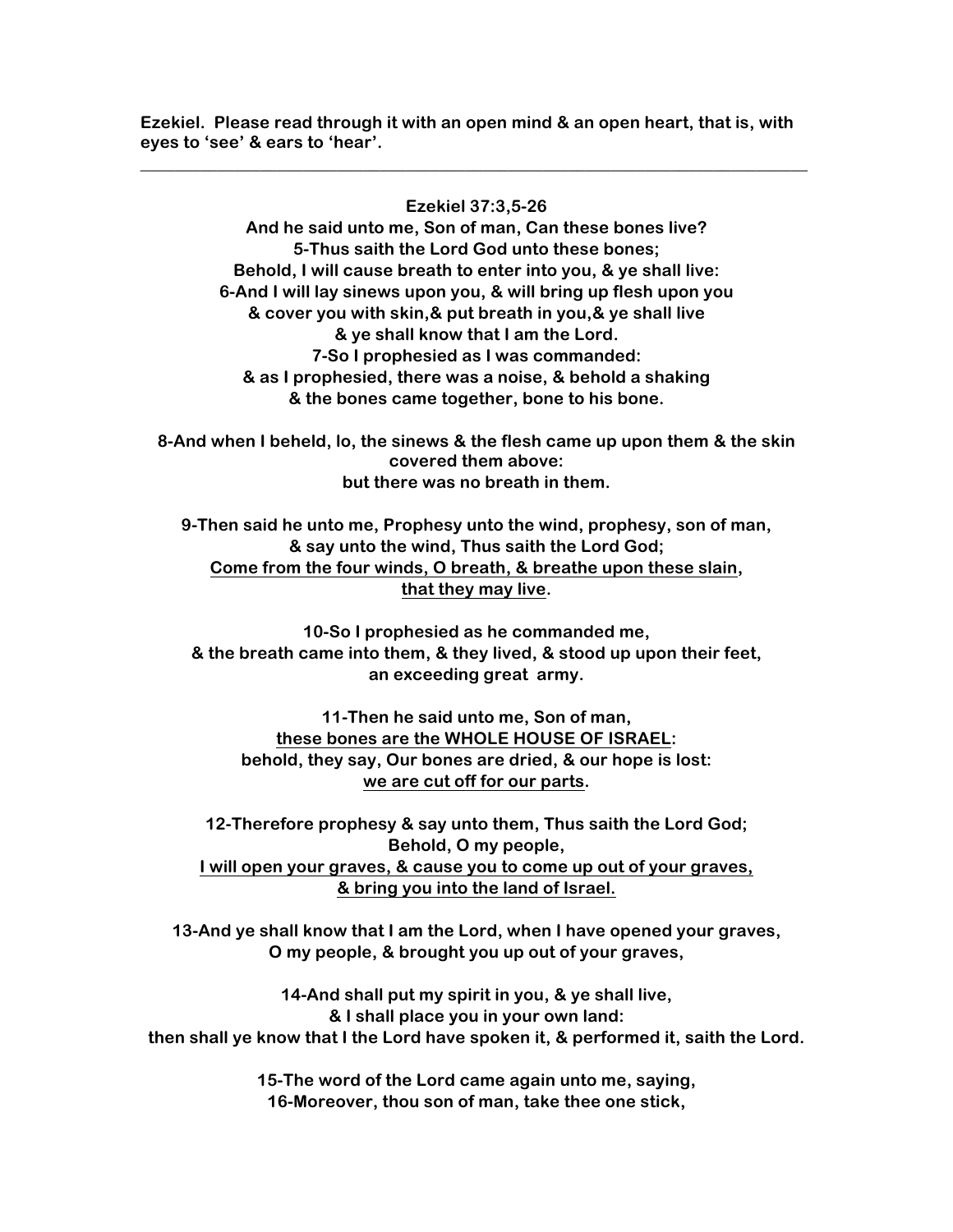**& write upon it, For Judah, & for the children of Israel his companions: then take another stick, & write upon it, For Joseph, the stick of Ephraim, & for all the house of Israel his companions:**

**17-And join them one to another into one stick; & they shall become one in thine hand. 18-And when the children of thy people shall speak unto thee, saying, Wilt thou not shew us what thou meanest by these? 19-Say unto them, Thus saith the Lord God; Behold, I will take the stick of Joseph, which is in the hand of Ephraim, & the tribes of Israel his fellows, & will put them with him, even with the stick of Judah, & make them one stick, & they shall be one in mine hand.** 

**20-And the sticks whereon thou writest shall be in thine hand before their eyes.** 

**21-And say unto them, Thus saith the Lord God; Behold, I will take the children of Israel from among the heathen, whither they be gone, & will gather them on every side, & bring them into their own land:**

**22-And I will make them one nation in the land upon the mountains of Israel; & ONE KING SHALL BE KING TO THEM ALL: & THEY SHALL NO MORE BE 2 NATIONS, neither shall they be divided into 2 kingdoms any more at all:**

**23-Neither shall they defile themselves any more with their idols, nor with their detestable things, nor with any of their transgressions: but I will save them out of all their dwelling places, wherein they have sinned, & will cleanse them: so shall they be my people, & I will be their God.**

**24-And David my servant shall be king over them; & they shall also walk in my judgments, & observe my statutes, & do them.**

**25-And they shall dwell in the land that I have given unto Jacob my servant, wherein your fathers have dwelt; and they shall dwell therein, even they, & their children for ever; & my servant David shall be their prince for ever.**

> **26-Moreover I will make a covenant of peace with them; it shall be an everlasting covenant with them: & I will place them, & multiply them & will set my sanctuary in the midst of them for evermore.**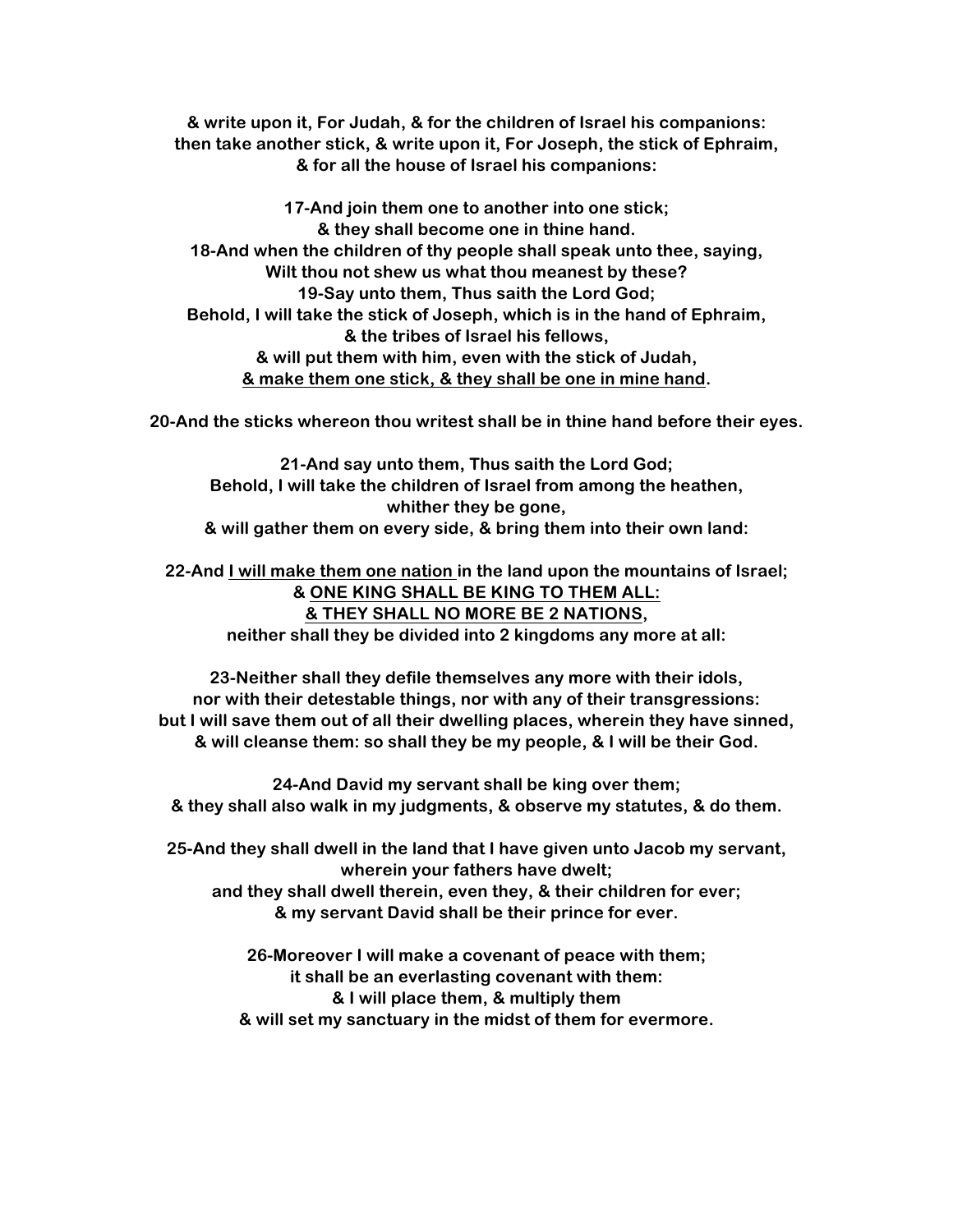**The following is a short list of the promises given in this passage that have by no stretch of the imagination been satisfied by the re-gathering of the Jews into today's nation of Israel:**

- **The ENTIRE house of Israel will be re-gathered.**
- **The dead will be resurrected. (& not just metaphorically-remember, this is God!)**
- **The land will NOT be secular, but wholly devoted to serving God, Jehovah.**
- **A new spiritual covenant will be established.**
- **King David (the Messiah) shall reign over them forever.**
- **A sanctuary will be established in the midst of the people. (architectural?)**

**The book of Micah provides further insight into the re-gathered society. Please continue reading.**

## **Micah 4:1-3**

**\_\_\_\_\_\_\_\_\_\_\_\_\_\_\_\_\_\_\_\_\_\_\_\_\_\_\_\_\_\_\_\_\_\_\_\_\_\_\_\_\_\_\_\_\_\_\_\_\_\_\_\_\_\_\_\_\_\_\_\_\_\_\_\_\_\_\_\_\_\_\_\_\_\_**

**But in the last days it shall come to pass, that the mountain of the house of the Lord shall be established in the top of the mountains, & it shall be exalted above the hills; & people shall flow unto it.**

**2-And many nations shall come, & say, Come, & let us go up to the mountain of the Lord, & to the house of the God of Jacob; & HE WILL TEACH US OF HIS WAYS, & we will walk in his paths: for the law shall go forth of Zion, & the word of the Lord from Jerusalem.**

## **3-AND HE SHALL JUDGE AMONG MANY PEOPLE, & rebuke strong nations afar off; & they shall beat their swords into plowshares, & their spears into pruninghooks: nation shall not lift up a sword against nation, NEITHER SHALL THEY LEARN WAR ANYMORE.**

**No more war-swords into plowshares! No, this definitely does not describe Israel in its current condition. However, it does sound like the government of the future that Christ was trying to explain to his disciples:**

**Mark 10:42-45 Christ's words: Ye know that they which are accounted to rule over the Gentiles exercise lordship over them; & their great ones exercise authority upon them. 43-But so shall it not be among you: but whosoever will be great among you, shall be your minister.**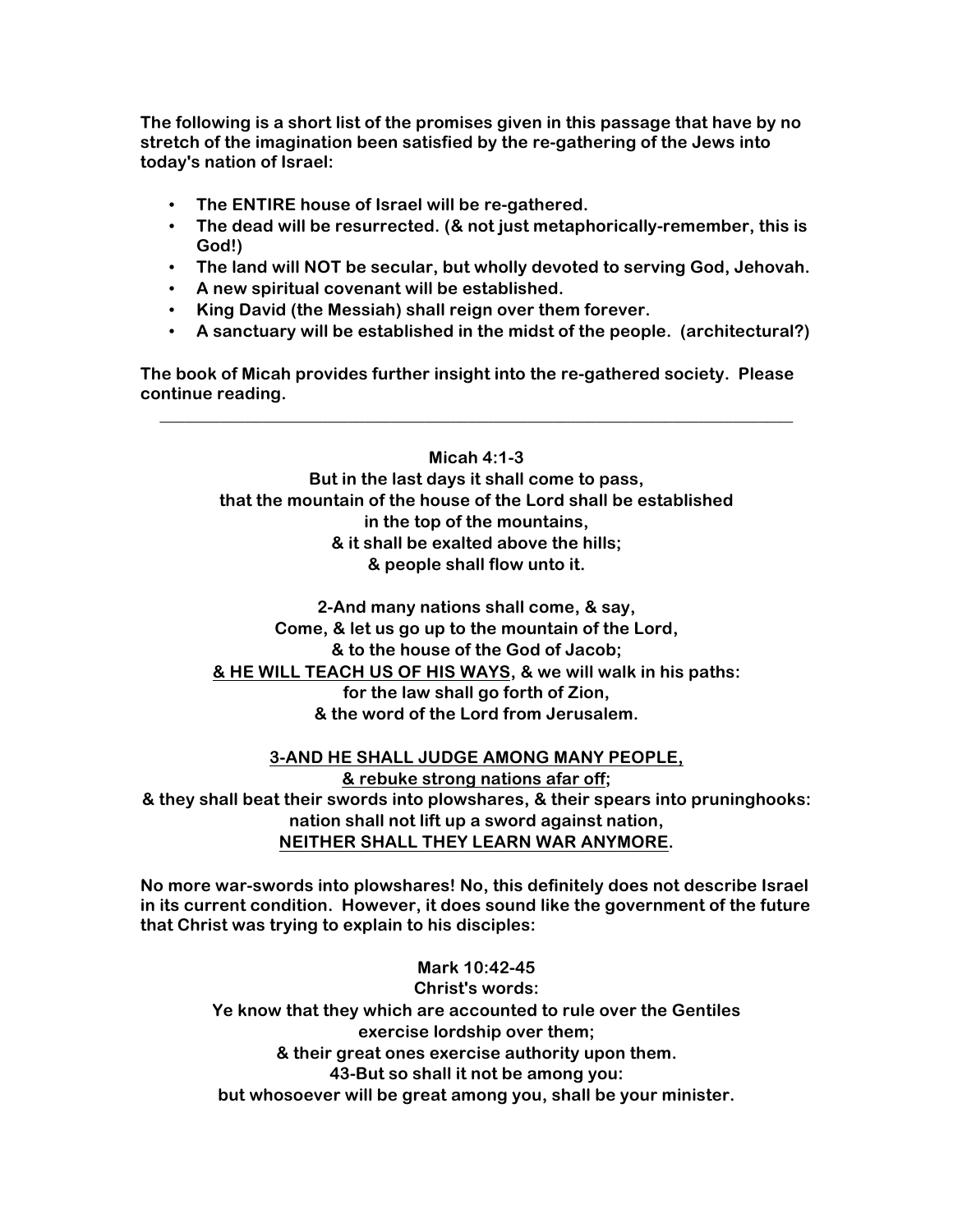**44-And whosoever of you will be the chiefest, shall be servant of all. 45-For even the Son of man came not to be ministered unto, but to minister, & to give his life a ransom for many.**

> **Matthew 5:39,41 But I say unto you, That ye resist not evil: but whosoever shall smite thee on thy right cheek, turn to him the other also. 41-And whosoever shall compel thee to go a mile, go with him twain.**

**The Lord who judges out of Zion & teaches of his ways:**

# **John 5:22-23 FOR THE FATHER JUDGETH NO MAN, BUT HATH COMMITTED ALL JUDGMENT UNTO THE SON: 23-That all men should honour the Son, even as they honour the Father. He that honoureth not the Son honoureth not the Father which hath sent him.**

**Until Christ came to earth, humanity was ill equipped to survive Godly perfection. All sinned, all came short of the glory & all died. Christ came to experience the human condition & from his vantage point he now serves humanity as both compassionate advocate as well as judge. THIS is true salvation. Because of his compassionate grace many now have the hope of resurrected, eternal lives.**

**Hosea clearly states that this futuristic society of peace is a latter-day event:**

# **Hosea 3:5 Afterward shall the children of Israel return, & seek the Lord their God, & David their king; & shall fear the Lord & his goodness in the latter days.**

**In the meantime, Israel as it stands today satisfies certain prophesies found in the book of Zechariah:**

# **Zechariah 12: 7-8**

**The Lord also shall save the tents of Judah first, that the glory of the house of David & the glory of the inhabitants of Jerusalem do not magnify themselves against Judah. 8-In that day shall the Lord defend the inhabitants of Jerusalem; & he that is feeble among them at that day shall be as David, & the house of David shall be as God, as the angel of the Lord before them.**

**\_\_\_\_\_\_\_\_\_\_\_\_\_\_\_\_\_\_\_\_\_\_\_\_\_\_\_\_\_\_\_\_\_\_\_\_\_\_\_\_\_\_\_\_\_\_\_\_\_\_\_\_\_\_\_\_\_\_\_\_\_\_\_\_\_\_\_**

**What follows will be a series of Old Testament scriptures in no particular order that should nevertheless be very enlightening.**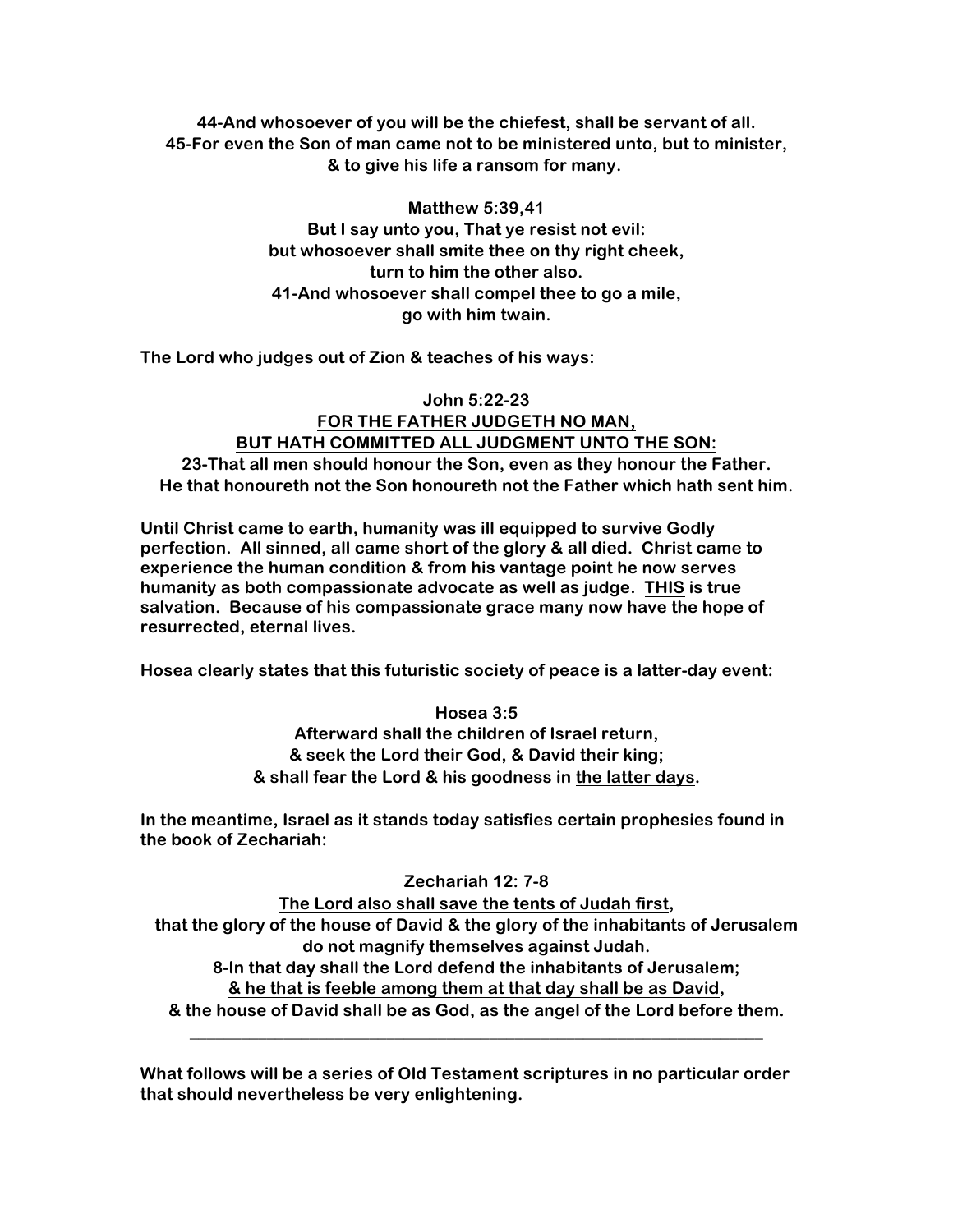**Psalms 22:1-2;6-20**

**Prophesy of King David 700 years BC: My God, my God, why hast thou forsaken me? why art thou so far from helping me, & from the words of my roaring? 2-O my God, I cry in the daytime, but thou hearest not; & in the night season, & am not silent. 6-But I am a worm, & no man; a reproach of men, & despised of the people.**

> **7-All they that see me laugh me to scorn they shoot out the lip, they shake the head, saying, 8-He trusted on the Lord that he would deliver him: let hem deliver him, seeing he delighted in him.**

**9-But thou art he that took me out of the womb: thou didst make me hope when I was upon my mother's breasts. 10-I was cast upon thee from the womb.: thou art my God from my mother's belly.**

> **11-Be not far from me; for trouble is near; for there is none to help. 12-Many bulls have compassed me: strong bulls of Bashan have beset me round. 13-They gaped upon me with their mouths, as a ravening & a roaring lion.**

**14-I am poured out like water, & all my bones are out of joint: my heart is like wax; it is melted in the midst of my bowels.**

**15-My strength is dried up like a potsherd; & my tongue cleaveth to my jaws; & thou hast brought me into the dust of death. 16-For dogs have compassed me: the assembly of the wicked have enclosed me: they pierced my hands & my feet.**

> **17-I may tell all my bones: they look & stare upon me. 18-They part my garments among them, & cast lots upon my vesture.**

**19-But be not thou far from me, O Lord: On my strength, haste thee to help me.**

**Compare King David's prophetic vision written about 700 years before Christ's arrival against the New Testament crucifixion event:**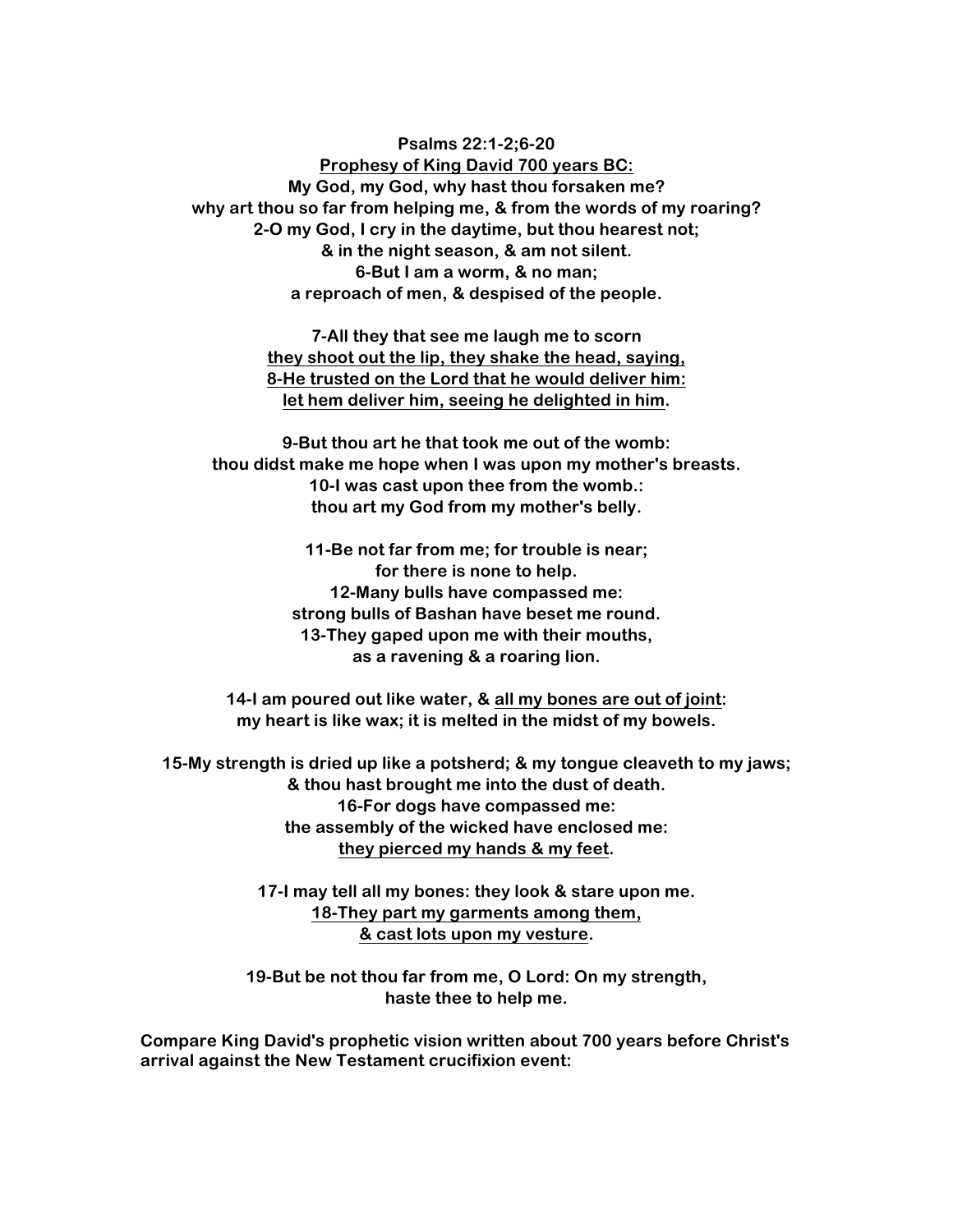## **Mark 15:29-30**

**And they that passed by railed on him, wagging their heads, & saying, Ah, thou that destroyest the temple, & buildest it in three days, 30-Save thyself, & come down from the cross.**

**Mark 15:24 And when they had crucified him, they parted his garments, casting lots upon them, what every man should take.**

**As for David's mention of pierced hands & feet, I'm going to ask you to return to the non-PDF version of this text found on the Letters3 page on WisdomAboveGold.com. At this exact juncture in the text you will find links to 2 videos that I strongly encourage you to take the time to watch. The speaker is a Messianic Rabbi with a VERY important message. Please hear him out.**

## **CHRIST AS THE HUMBLE KING:**

**\_\_\_\_\_\_\_\_\_\_\_\_\_\_\_\_\_\_\_\_\_\_\_\_\_\_\_\_\_\_\_\_\_\_\_\_\_\_\_\_\_\_\_\_\_\_\_\_\_\_\_\_\_\_\_\_\_\_\_\_\_\_\_\_\_\_\_\_\_\_\_\_\_\_\_\_\_\_**

**Old Testament Prophecy:**

**Zechariah 9:9 Rejoice greatly, O daughter of Zion; shout, O daughter of Jerusalem: behold, thy King cometh unto thee: he is just, & having salvation; lowly, & riding upon as ass, & upon a colt the foal of an ass.**

**New Testament-prophesy fulfilled:**

**Luke 19:35-38**

**....and they cast their garments upon the colt, and they set Jesus thereon. 36-And as he went, they spread their garments in the way. 37-And when he was come nigh, even now at the descent of the mount of Olives, the whole multitude of the disciples began to rejoice & praise God with a loud voice for all the mighty works that they had seen; 38-Saying, Blessed be the King that cometh in the name of the Lord: peace in heaven, & glory in the highest.**

## **JOHN THE BAPTIST**

**\_\_\_\_\_\_\_\_\_\_\_\_\_\_\_\_\_\_\_\_\_\_\_\_\_\_\_\_\_\_\_\_\_\_\_\_\_\_\_\_\_\_\_\_\_\_\_\_\_\_\_\_\_\_\_\_\_\_\_\_\_\_\_\_\_\_\_\_\_\_\_\_\_\_**

**Old Testament-prophecy:**

**Malachi 4:5-6 Behold, I will send you Elijah the prophet before the coming of the great & dreadful day of the Lord:**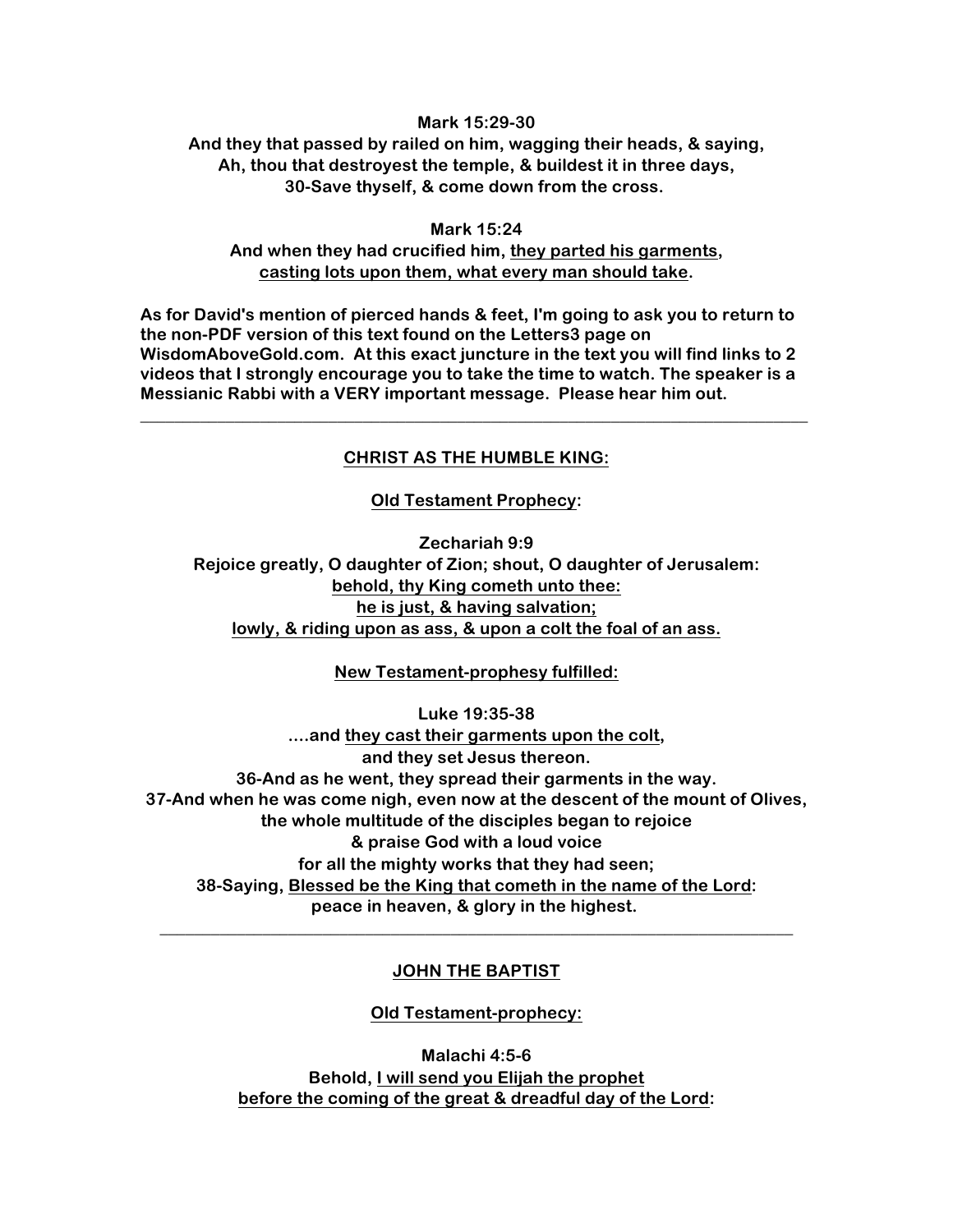**6-And he shall turn the heart of the fathers to the children, & the heart of the children to their fathers, lest I come & smite the earth with curse.**

**Isaiah 40:3 The voice of him that crieth in the wilderness, Prepare ye the way of the Lord, make straight in the desert a highway for our God.**

**2Kings 1:7-8**

**And he (the king) said unto them, What manner of man was he which came up to meet you, & told you these words? 8-And they answered him, He was a hairy man, & girt with a girdle of leather about his loins. And he said, It is Elijah the Tishbite.**

**New Testament-prophecy fulfilled:**

**Luke 1:13;15-17 ....and thy wife Elisabeth shall bear thee a son, and thou shalt call his name John.**

**15-For he shall be great in the sight of the Lord, & shall drink neither wine nor strong drink; and he shall be filled with the Holy Ghost, even from the mother's womb. 16-And many of the children of Israel shall he turn to the Lord their God. 17-And he shall go before him (Christ) in the spirit & power of Elias (Elijah), To turn the hearts of the fathers to the children, and the disobedient to the wisdom of the just;**

**to make ready a people prepared for the Lord.**

**Matthew 3:1-4**

**In those days came John the Baptist, preaching in the wilderness of Judea, 2-And saying, Repent ye: for the kingdom of heaven is at hand. 3-For this is he that was spoken of by the prophet Esais (Isaiah), saying, the voice of one crying in the wilderness, Prepare ye the way of the Lord, make his paths straight.**

> **4-And the same John had his raiment of camel's hair, & a leathern girdle about his lions; & his meat was locusts & wild honey.**

**Matthew 11:9-10 (Christ referencing John the Baptist:) But what went ye out for to see? A prophet? yea, I say unto you, & more than a prophet. 10-For this is he, of whom it is written,**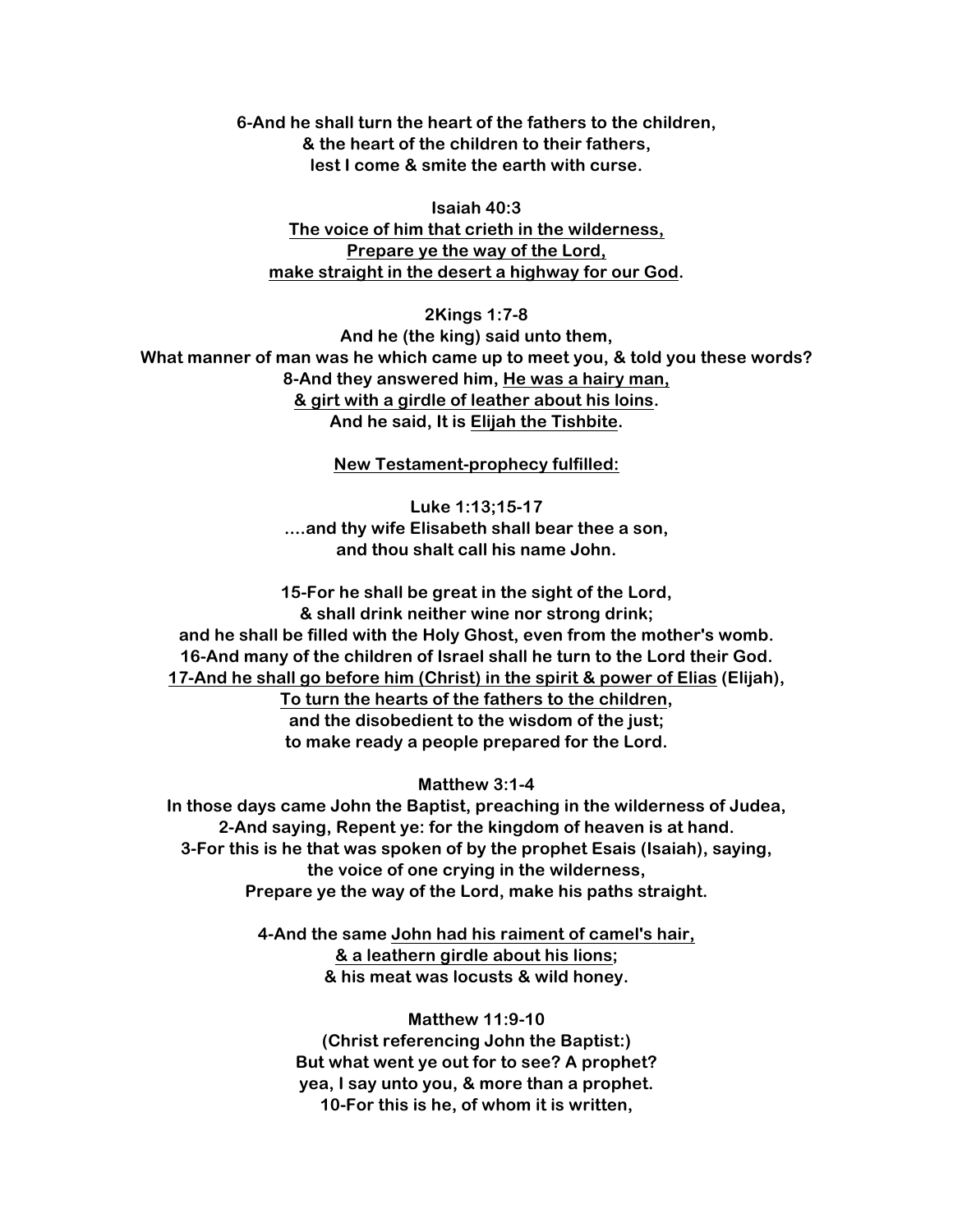**Behold, I send my messenger before thy face, which shall prepare thy way before thee.**

**Matthew 17:10-13 10-And his disciples asked him (Christ), saying, Why then say the scribes that Elias (Elijah) must first come? 11-And Jesus answered & said unto them, Elias truly shall first come, & restore all things. 12-But I say unto you, That Elias is come already & they knew him not, but have done unto him whatsoever they listed. 13-Then the disciples understood that he spake unto them of John the Baptist.**

> **JUDAS ISCARIOT (betrayed Christ, causing his arrest)**

**\_\_\_\_\_\_\_\_\_\_\_\_\_\_\_\_\_\_\_\_\_\_\_\_\_\_\_\_\_\_\_\_\_\_\_\_\_\_\_\_\_\_\_\_\_\_\_\_\_\_\_\_\_\_\_\_\_\_\_\_\_\_\_\_\_\_\_\_\_\_\_\_\_\_**

## **Old Testament-prophecy:**

**Zechariah 11:12-13 And I said unto them If ye think good, give me my price; and if not, forbear. So they weighed for my price thirty pieces of silver. 13-And the Lord said unto me, Cast it unto the potter: a goodly price that I was prised at of them And I took the thirty pieces of silver, & cast them to the potter in the house of the Lord.**

## **New Testament-Prophecy Fulfilled:**

**Matthew 27:2-8 And when they had bound him (Christ), they led him away, & delivered him to Pontius Pilate the governor. 3-Then Judas, which had betrayed him when he saw that he was condemned, repented himself, & brought again the thirty pieces of silver to the chief priests & elders, 4-Saying, I have sinned in that I have betrayed the innocent blood. And they said, What is that to us? see thou to that. 5-And he cast down the pieces of silver in the temple, & departed, & went & hanged himself. 6-And the chief priests took the silver pieces, & said, It is not lawful for to put them into the treasury, because it is the price of blood. 7-And they took counsel, & bought with them the potter's field, to bury strangers in. 8-Wherefore that field was called, the field of blood, unto this day.**

**\_\_\_\_\_\_\_\_\_\_\_\_\_\_\_\_\_\_\_\_\_\_\_\_\_\_\_\_\_\_\_\_\_\_\_\_\_\_\_\_\_\_\_\_\_\_\_\_\_\_\_\_\_\_\_\_\_\_\_\_\_\_\_\_\_\_\_\_\_\_\_\_\_\_\_\_\_\_**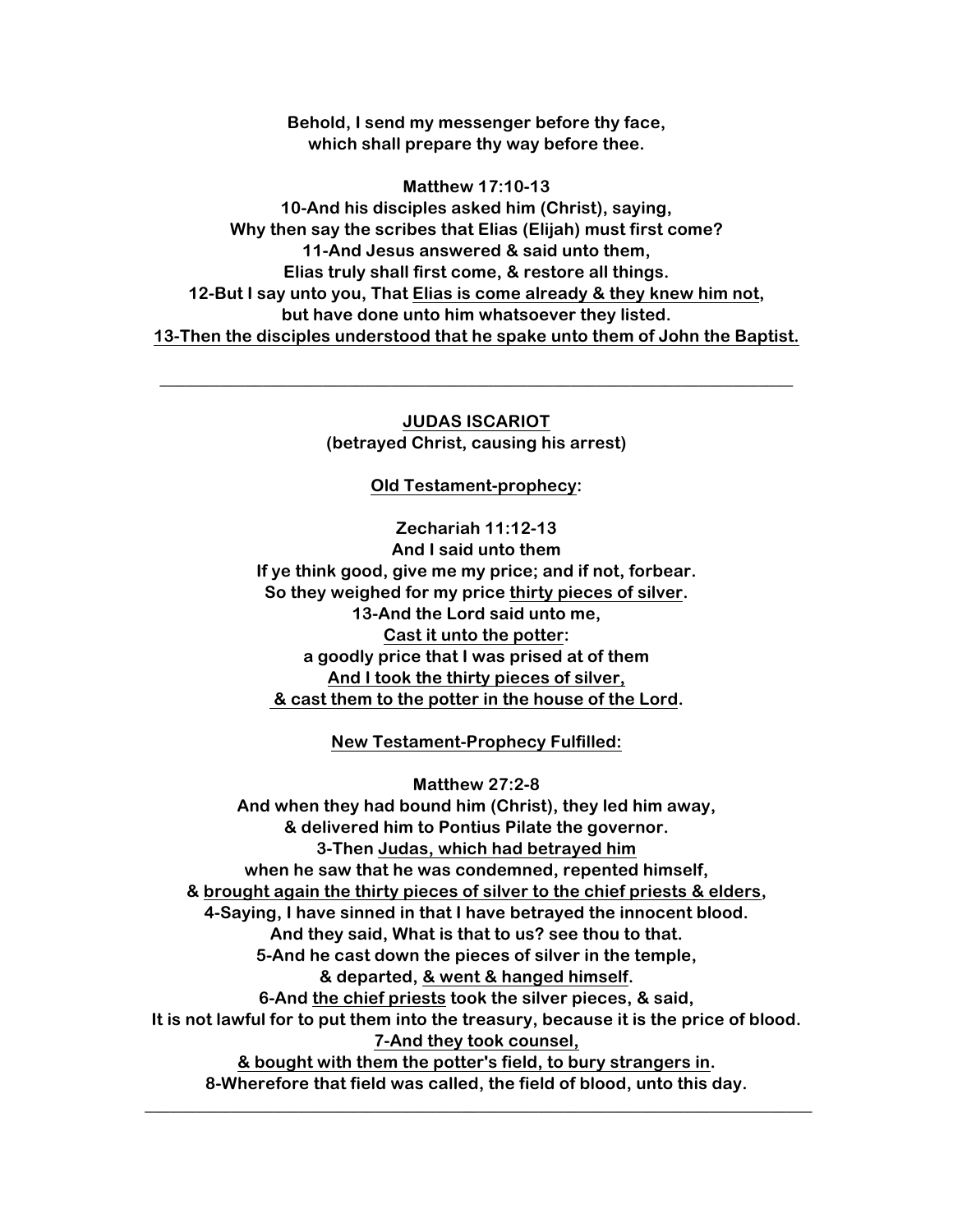### **Old Testament-prophecy**

**Isaiah 7:14-15 Therefore the Lord himself shall give you a sign; Behold, a Virgin shall conceive, & bear a son, & shall call his name Immanuel. 15-Butter & honey shall he eat, that he may know to refuse the evil, & choose the good.**

#### **New Testament-prophecy fulfilled**

**Luke 1:26-27,30-31 And...the angel Gabriel was sent....27-to a virgin... 30-and the angel said unto her, Fear not, Mary: for thou hast found favour with God. 31-And behold, thou shalt conceive in thy womb, & bring forth a son, & shalt call his name JESUS.**

**Old Testament prophecy**

**\_\_\_\_\_\_\_\_\_\_\_\_\_\_\_\_\_\_\_\_\_\_\_\_\_\_\_\_\_\_\_\_\_\_\_\_\_\_\_\_\_\_\_\_\_\_\_\_\_\_\_\_\_\_\_\_\_\_\_\_\_\_\_\_\_\_\_\_\_\_\_\_\_\_\_\_\_\_**

**Isaiah 42:1 Behold my servant, whom I uphold; mine elect, in whom my soul delighteth; I have put my spirit upon him:**

**Isaiah 50:4 The Lord God hath given me the tongue of the learned, that I should know how to speak a word in season to him that is weary:** 

**Isaiah 61:1 The Spirit of the Lord God is upon me; because the Lord hath anointed me to preach good tidings unto the meek...**

**New Testament-prophecy fulfilled:**

**John 14:7,9,10 If ye had known me, ye should have known my Father also... 9-...he that hath seen me hath seen the Father... 10-I speak not of myself: but the Father that dwelleth in me, he doeth the works.**

**Luke 4:16-21**

**And he (Christ) came to Nazareth, where he had been brought up: and, as his custom was, he went into the synagogue on the sabbath day, & stood up for to read.**

**17-And there was delivered unto him the book of the prophet Esaias (Isaiah). And when he had opened the book, he found the place where it was written,**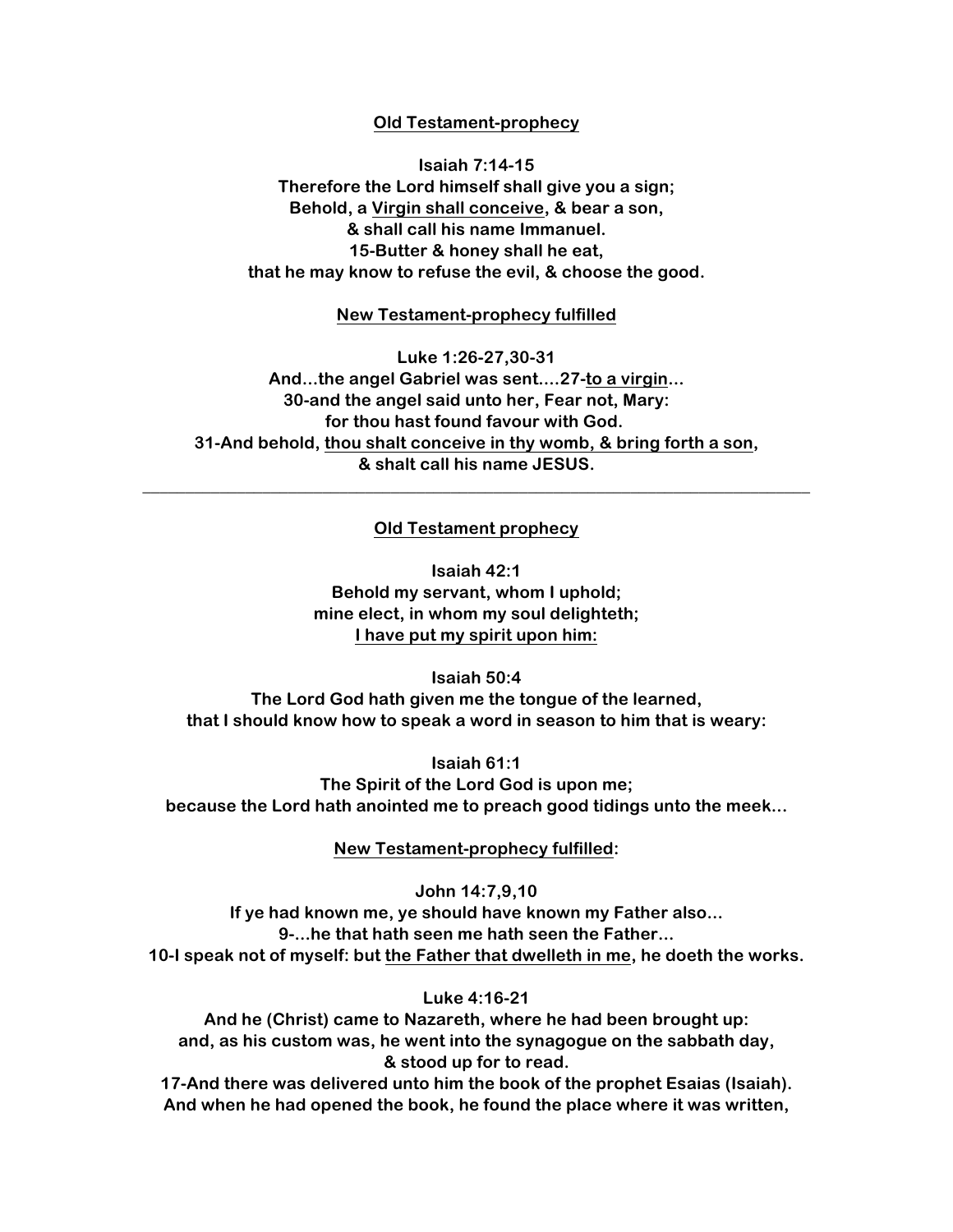**18-"The Spirit of the Lord is upon me, because he hath anointed me to preach the gospel to the poor; he hath sent me to heal the broken-hearted, to preach deliverance to the captives, & recovering of sight to the blind, to set a liberty them that are bruised, 19-To preach the acceptable year of the Lord." 20-And he closed the book, & he gave it again to the minister, & sat down. And the eyes of all them that were in the synagogue were fastened on him.**

> **21-And he began to say unto them, "This day is this scripture fulfilled in your ears."**

## **Old Testament prophecy:**

**\_\_\_\_\_\_\_\_\_\_\_\_\_\_\_\_\_\_\_\_\_\_\_\_\_\_\_\_\_\_\_\_\_\_\_\_\_\_\_\_\_\_\_\_\_\_\_\_\_\_\_\_\_\_\_\_\_\_\_\_\_\_\_\_\_\_\_\_\_\_\_\_\_\_**

**Isaiah 49:6 ....It is a light thing that thou shouldest be my servant to raise up the tribes of Jacob, & to restore the preserved of Israel: I will also give thee for a light to the Gentiles, that thou mayest be my salvation unto the end of the earth.**

**Isaiah 42:1,6 ...he shall bring forth judgment to the Gentiles. 6-I the Lord have called thee in righteousness, & will keep thee, give thee for a covenant of the people, for a light of the Gentiles;**

> **Isaiah 60:3 And the Gentiles shall come to thy light, & kings to the brightness of thy rising.**

**New Testament-prophecy fulfilled:**

**John 10:16 And other sheep I have, which are not of this fold: them also I must bring, & they shall hear my voice; & there shall be ONE fold, & ONE shepherd.**

**Romans 5:18 Therefore as by the offence of one (Adam) came upon all men to condemnation; even so by the righteousness of one the free gift came upon ALL men unto justification of life.**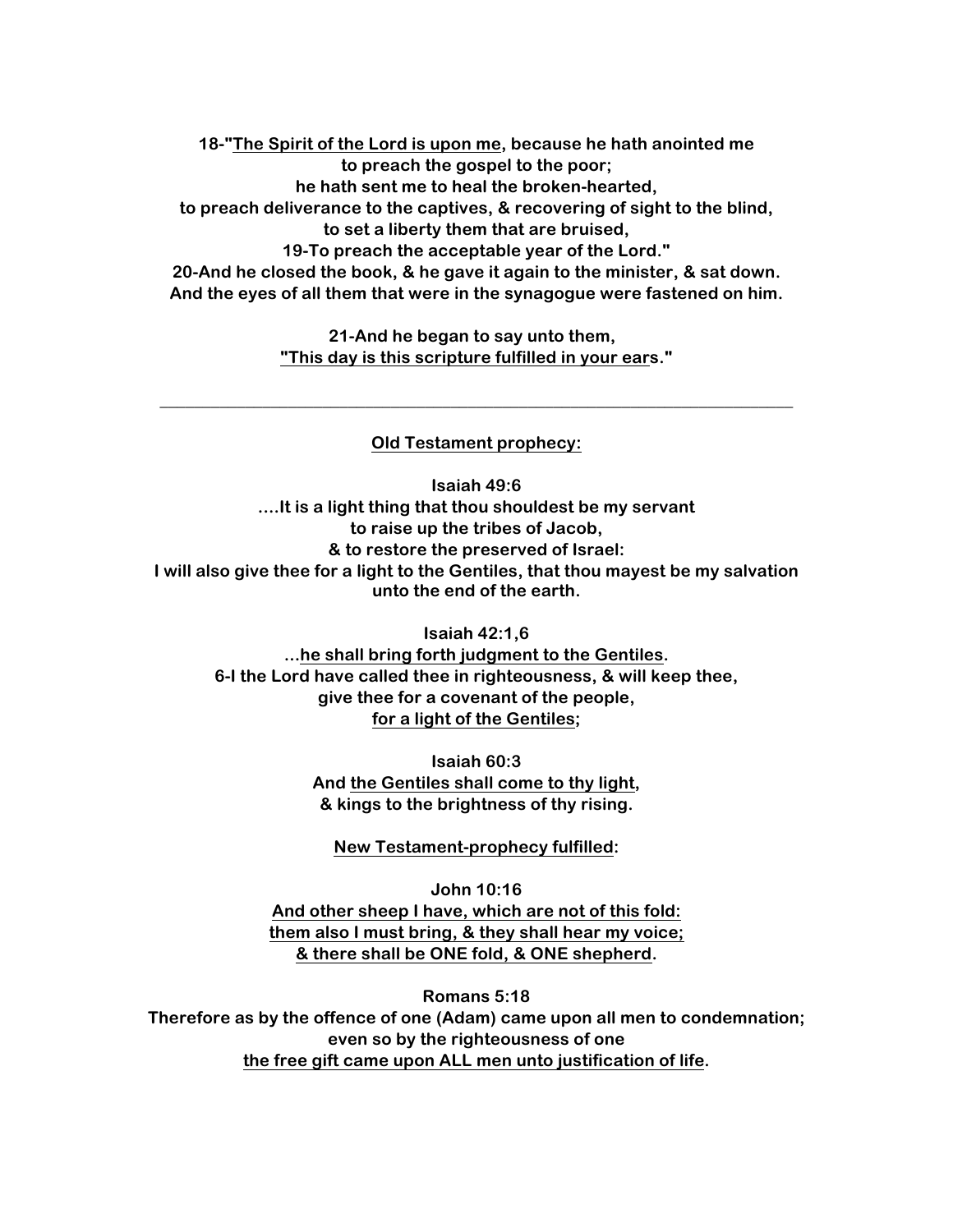## **Ephesians 3:3,5-6**

**How that by revelation he (Christ) made known unto me the mystery... 5-Which in other ages was not made known unto the sons of men, as it is now revealed unto his holy apostles & prophets by the Spirit; 6-That the Gentiles should be fellowheirs, & of the same body, & partakers of his promise in Christ by the gospel...**

### **Old Testament prophecy**

**\_\_\_\_\_\_\_\_\_\_\_\_\_\_\_\_\_\_\_\_\_\_\_\_\_\_\_\_\_\_\_\_\_\_\_\_\_\_\_\_\_\_\_\_\_\_\_\_\_\_\_\_\_\_\_\_\_\_\_\_\_\_\_\_\_\_\_**

#### **Isaiah 42:2-3**

**He shall not cry, nor lift up, nor cause his voice to be heard in the street. 3-A bruised reed shall he not break, & the smoking flax shall he not quench:** 

**Isaiah 50:5-6**

**....I was not rebellious, neither turned away back. 6-I gave my back to the smiters, & my cheeks to them that plucked off the hair: I hid not my face from shame & spitting.**

#### **Isaiah 53:3-7**

**He is despised & rejected of men; a man of sorrows, & acquainted with grief: & we hid as it were our faces from him; he was despised, & we esteemed him not. 4-Surely he hath borne our griefs, & carried our sorrows: yet we did esteem him stricken, smitten of God, & afflicted. 5-But he was wounded for our transgressions, he was bruised for our iniquities: the chastisement of our peace was upon him; & with his stripes we are healed. 6-All we like sheep have gone astray; we have turned every one to his own way; & the Lord has laid on him the iniquity of us all. 7-He was oppressed, & he was afflicted, yet he opened not his mouth: he is brought as a lamb to the slaughter, & as a sheep before her shearers is dumb, so he openeth not his mouth.**

> **Luke 23:9 Then he (Herod) questioned with him in many words: but he (Christ) answered him nothing.**

**John 19:9-11 And (Pilate) went again into the judgment hall, & saith unto Jesus, Whence art thou? But Jesus gave him no answer. 10-Then saith Pilate unto him, Speakest thou not unto me? knowest thou not that I have power to crucify thee, & have power to release thee? 11-Jesus answered, Thou couldest have no power at all against me, except it were given thee from above...**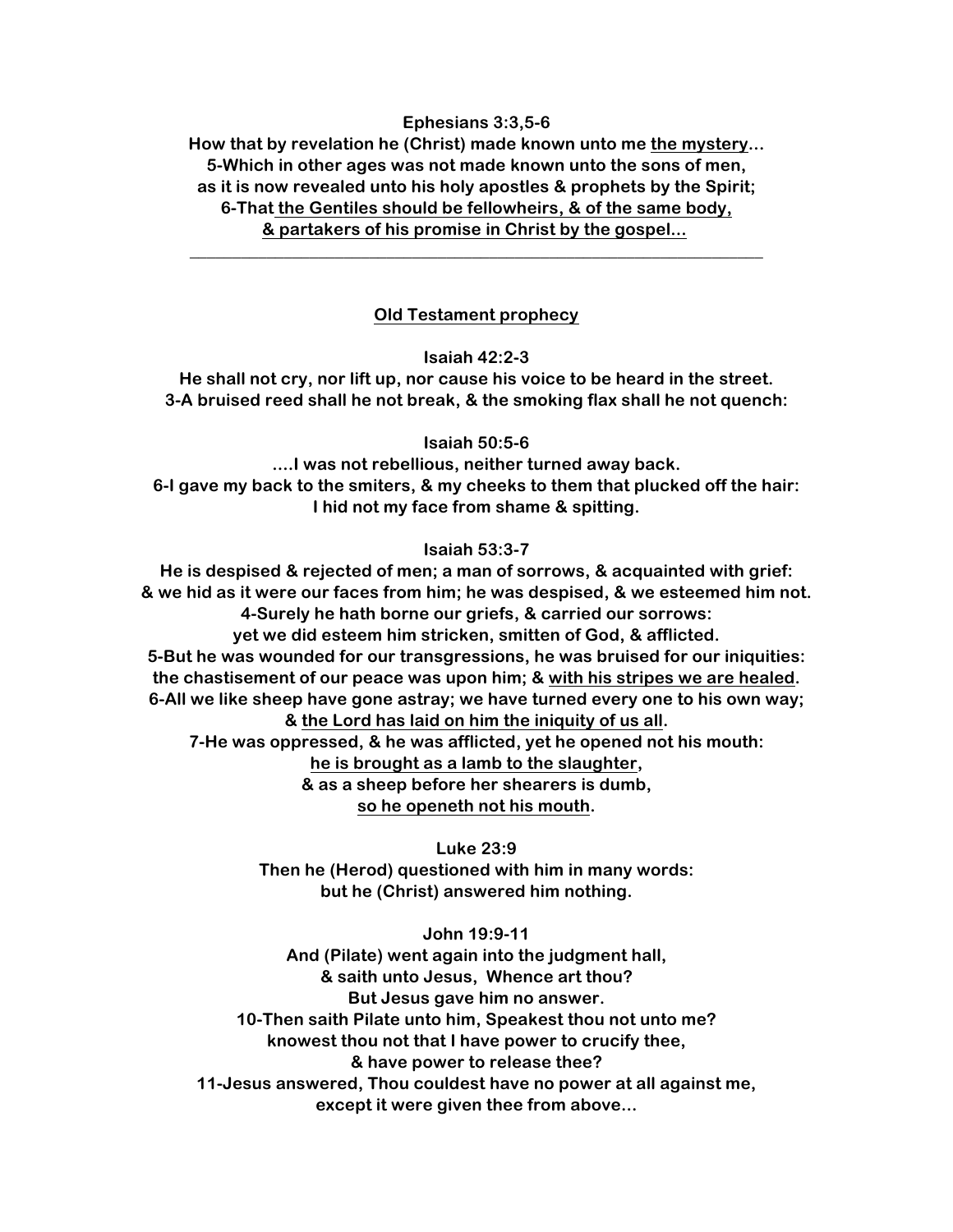# **Old Testament prophecy**

**\_\_\_\_\_\_\_\_\_\_\_\_\_\_\_\_\_\_\_\_\_\_\_\_\_\_\_\_\_\_\_\_\_\_\_\_\_\_\_\_\_\_\_\_\_\_\_\_\_\_\_\_\_\_\_\_\_\_\_\_\_\_\_\_\_\_\_\_\_\_\_\_\_\_\_\_\_\_**

**Exodus 12:43,46**

**And the Lord said unto Moses & Aaron, This is the ordinance of the Passover: (ref: the passover lamb) 46-....neither shall ye break a bone thereof....**

> **Psalms 34:20 He keepeth all his bones: not one of them is broken.**

**Zechariah 12:10 And I will pour upon the house of David, & upon the inhabitants of Jerusalem, the spirit of grace & of supplication: & they shall look upon me whom they have pierced, & they shall mourn for him, as one mourneth for his only son....**

**New Testament-prophecy fulfilled**

**John 19:32-37 Then came the soldiers, & brake the legs of the first, & of the other which was crucified with him. 33-But when they came to Jesus, & saw that he was dead already, they brake not his legs: 34-But one of the soldiers with a spear pierced his side, & forthwith came there out blood & water. 35-And he that saw it bare record, & his record is true: & he knoweth that he saith true, that ye might believe. 36-....For these things were done, that the scripture should be fulfilled, A bone of him shall not be broken. 37-And again another scripture saidth, They shall look on him whom they pierced.**

## **Old Testament prophecy**

**\_\_\_\_\_\_\_\_\_\_\_\_\_\_\_\_\_\_\_\_\_\_\_\_\_\_\_\_\_\_\_\_\_\_\_\_\_\_\_\_\_\_\_\_\_\_\_\_\_\_\_\_\_\_\_\_\_\_\_\_\_\_\_\_\_\_\_\_\_\_\_\_\_\_\_\_\_\_**

**Psalm 23:5 Thou preparest a table before me in the presence of mine enemies....** 

#### **New Testament-prophecy fulfilled**

**Revelation 19:9 And he saith (Christ) unto me (John), Write, Blessed are they which are called unto the marriage supper of the Lamb....**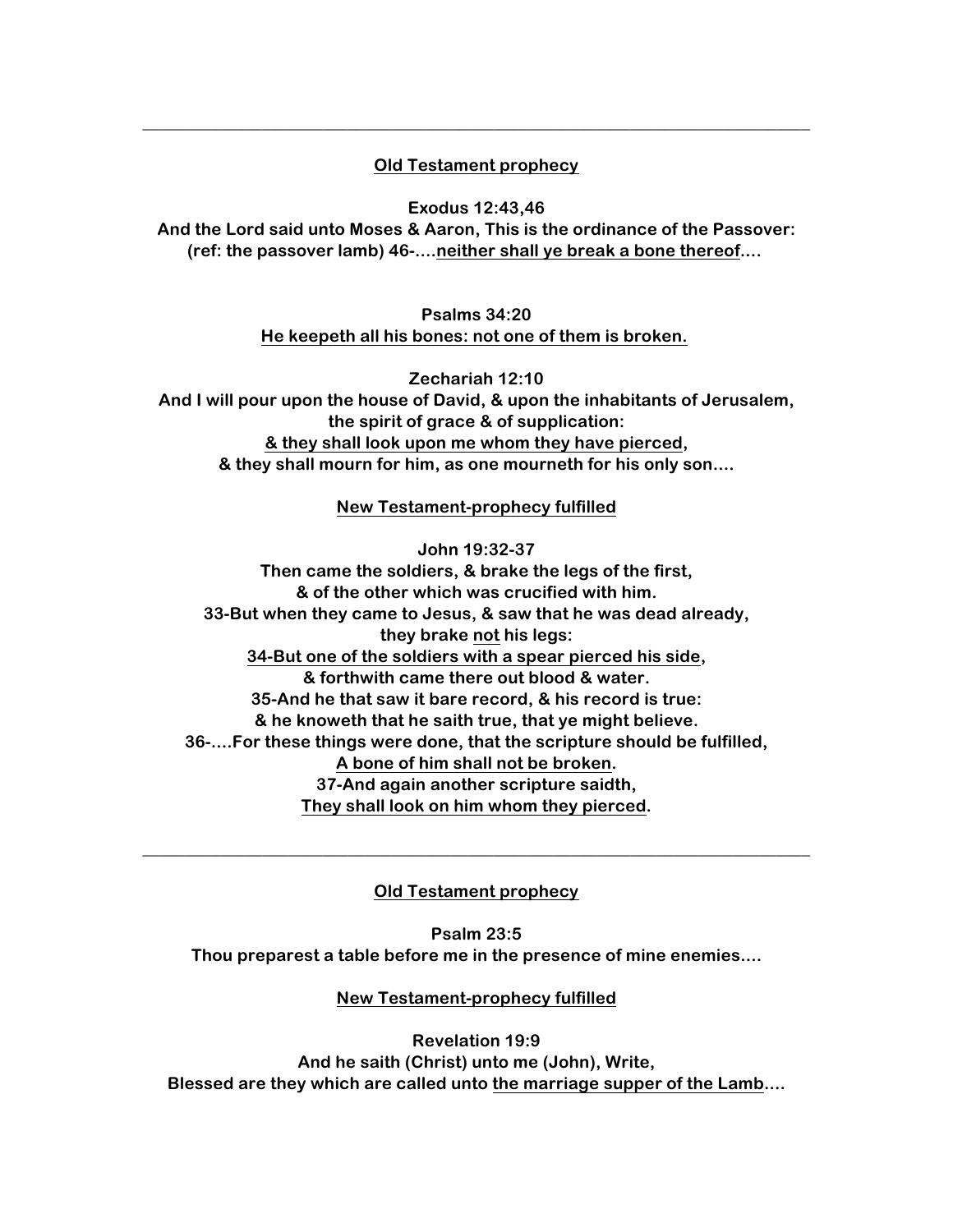### **Old Testament prophecy**

**\_\_\_\_\_\_\_\_\_\_\_\_\_\_\_\_\_\_\_\_\_\_\_\_\_\_\_\_\_\_\_\_\_\_\_\_\_\_\_\_\_\_\_\_\_\_\_\_\_\_\_\_\_\_\_\_\_\_\_\_\_\_\_\_\_\_\_\_\_\_\_\_\_\_\_\_\_\_**

**Jeremiah 7:25-26**

**Since the day that your fathers came forth out of the land of Egypt unto this day, I have even sent unto you all my servants the prophets, daily rising up early & sending them: 26-Yet they hearkened not unto me, nor would incline their ear, but hardened their neck...**

> **Ezekiel 34:2,5,9-10,23 2-Son of man, prophesy against the shepherds of Israel, prophesy, & say unto them, Thus saith the Lord God unto shepherds; Woe be to the shepherds of Israel that do feed themselves! should not the shepherds feed the flocks?**

**5-And they were scattered, because there is no shepherd: & they became meat to all the beasts of the field, when they were scattered.**

> **9-Therefore, O ye shepherds, hear the word of the LORD; 10-Thus saith the Lord God; Behold I am against the shepherds; & I will require my flock at their hand, & cause them to cease from feeding the flock; neither shall the shepherds feed themselves any more; for I will deliver may flock from their mouth, that they may not be meat for them.**

**23-And I will set up one shepherd over them, & he shall feed them, even my servant David; he shall feed them, & he shall be their shepherd.**

**New Testament-prophecy fulfilled**

**Mark 12:1-12 And he (Christ) began to speak unto them (chief priests, scribes & elders in the temple) by parables: 'A certain man planted a vineyard, & set a hedge about it, & digged a place for the winefat, & built a tower, & let it out to husbandmen, & went into a far country. 2-And at the season he sent to the husbandmen a servant,** 

**that he might receive from the husbandmen of the fruit of the vineyard.**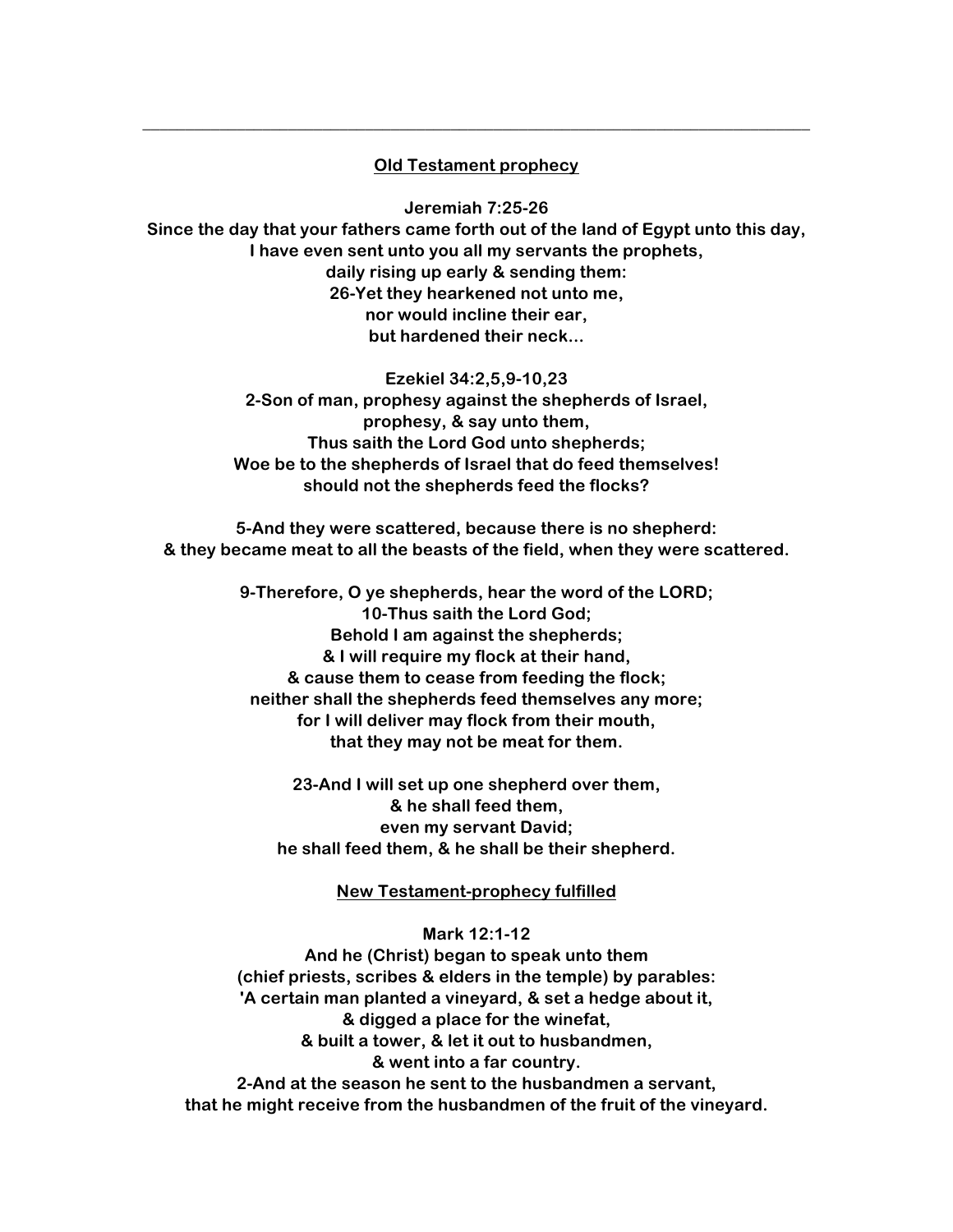**3-And they caught him, & beat him, & sent him away empty. 4-And again he sent unto them another servant; & at him they cast stones, & wounded him in the head, & sent him away shamefully handled. 5-And again he sent another; & him they killed, & many others (God's prophets & watchmen); beating some, & killing some. 6-Having yet therefore one son, his wellbeloved, he sent him also last unto them, saying, They will reverence my son. 7-But those husbandmen said amongst themselves, This is the heir; come, let us kill him, & the inheritance shall be ours. 8-And they took him, & killed him, & cast him out of the vineyard. (Christ here prophesied his own death.) 9-What shall therefore the lord of the vineyard do? he will come & destroy the husbandmen, & will give the vineyard unto others. 10-And have ye not read this scripture; The stone which the builders rejected is become the head of the corner: 11-This was the Lord's doing, & it is marvellous in our eyes?'** 

> **12-And they sought to lay hold on him, but feared the people: for they knew that he had spoken the parable against them: & they left him, & went their way.**

**John 10:11-13,17,18 (Christ speaking:) I am the good shepherd: the good shepherd giveth his life for the sheep. 12-But he that is a hireling, & not the shepherd, whose own the sheep are not, seeth the wolf coming, & leaveth the sheep, & fleeth: & the wolf catcheth them, & scattereth the sheep. 13The hireling fleeth, because he is a hireling, & careth not for the sheep. 17-......I lay down my life, that I might take it again. 18-No man taketh it from me, but I lay it down of myself.....** 

**Old Testament Prophecy:**

**\_\_\_\_\_\_\_\_\_\_\_\_\_\_\_\_\_\_\_\_\_\_\_\_\_\_\_\_\_\_\_\_\_\_\_\_\_\_\_\_\_\_\_\_\_\_\_\_\_\_\_\_\_\_\_\_\_\_\_\_\_\_\_\_\_\_\_\_\_\_\_\_\_\_\_\_\_\_**

**Ezekiel 34:16 (God speaking about the lost House of Israel) I will seek that which was lost, & bring again that which was driven away, & will bind up that which was broken, & will strengthen that which was sick....**

**New Testament-prophecy fulfilled:**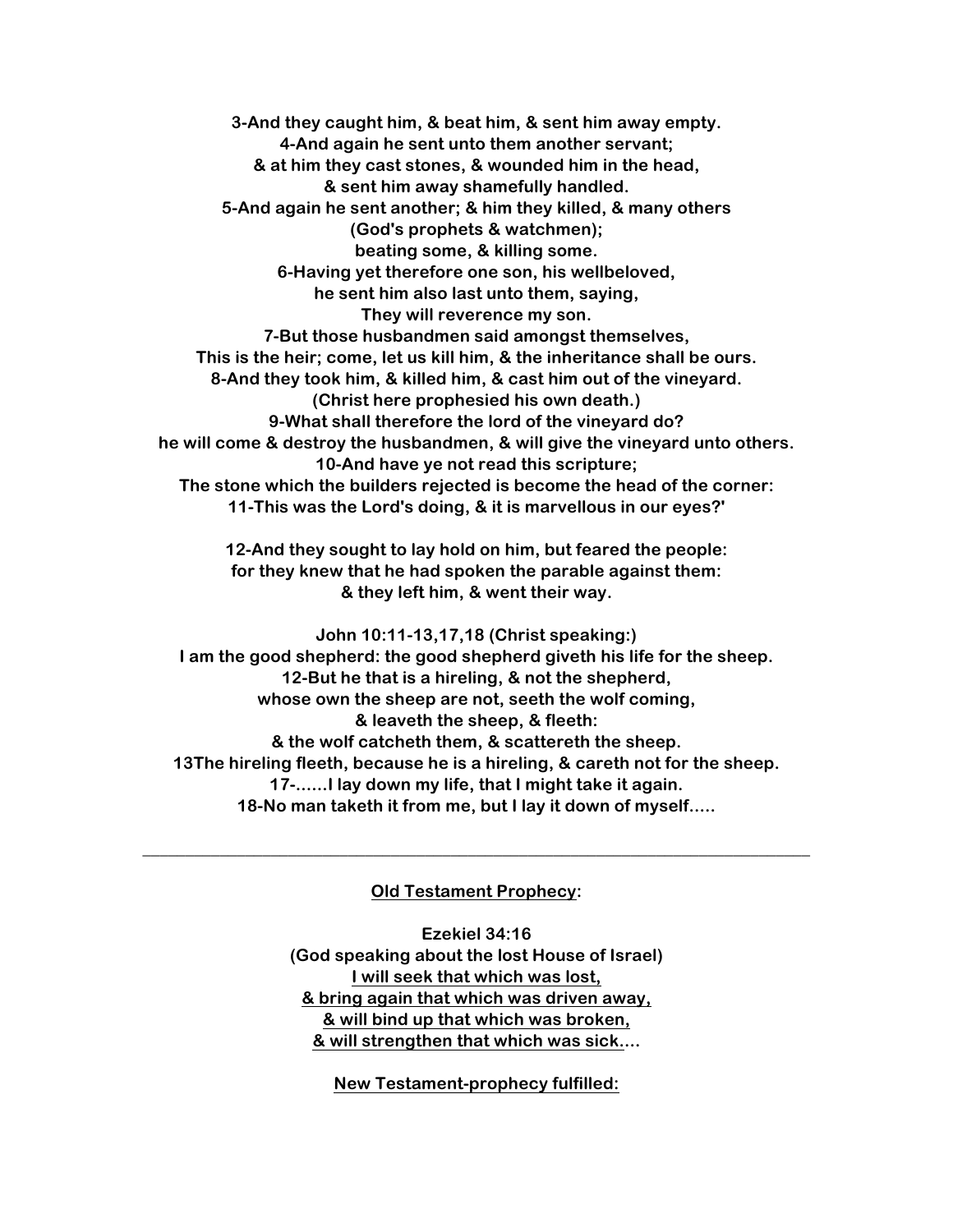# **Luke 5:30-32 ....their scribes & Pharisees murmured against his disciples, saying, Why do ye eat & drink with publicans & sinners? 31-And Jesus answering said unto them, They that are whole need not a physician; but they that are sick. 32-I came not to call the righteous, but sinners to repentance.**

## **\_\_\_\_\_\_\_\_\_\_\_\_\_\_\_\_\_\_\_\_\_\_\_\_\_\_\_\_\_\_\_\_\_\_\_\_\_\_\_\_\_\_\_\_\_\_\_\_\_\_\_\_\_\_\_\_\_\_\_\_\_\_\_\_\_\_\_\_\_\_\_\_\_\_\_\_\_\_ Old Testament Prophecy:**

**Isaiah 55:3-4 Incline your ear, & come unto me: hear, & your soul shall live; & I will make an everlasting covenant with you, even the sure mercies of David. 4-Behold, I have given him for a witness to the people, a leader & commander to the people:** 

## **Psalms 16:9-10**

**(King David's words) Therefore my heart is glad, & my glory rejoiceth: my flesh also shall rest in hope. 10-For thou wilt not leave my soul in hell; neither wilt thou suffer thine Holy One to see corruption.** 

**New Testament-prophecies fulfilled:** 

**John 5:22**

**(Christ speaking) For the Father judgeth no man, but hath committed all judgment unto the Son**

**(In Revelation 3:14 , Christ is named 'the faithful & true witness')** 

**Acts 13:35-36: (Paul speaking of David) Wherefore he saith also in another psalm, Thou shalt not suffer thine Holy One to see corruption. 36-For David, after he had served his own generation by the will of God, fell on sleep, & was laid unto his fathers, & saw corruption: 37-But he, whom God raised again (Christ), saw no corruption.** 

**(At this point you may wish to read 'The Messiah's Lineage' on the Letters2 page.) \_\_\_\_\_\_\_\_\_\_\_\_\_\_\_\_\_\_\_\_\_\_\_\_\_\_\_\_\_\_\_\_\_\_\_\_\_\_\_\_\_\_\_\_\_\_\_\_\_\_\_\_\_\_\_\_\_\_\_\_\_\_\_\_\_\_\_\_\_\_\_\_\_\_\_\_\_\_**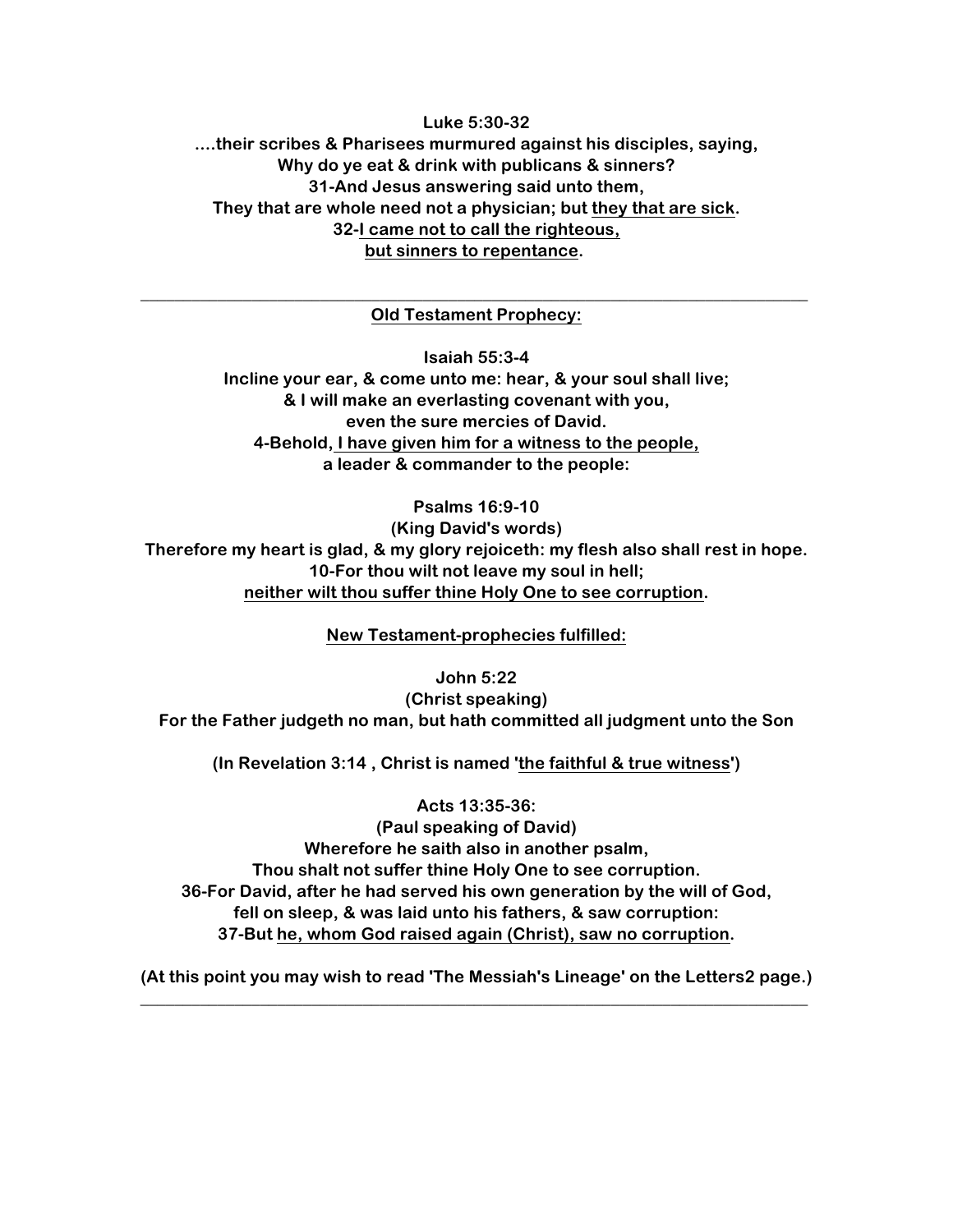#### **Old Testament prophecy**

**Isaiah 52:3 For thus saith the LORD, Ye have sold yourselves for nought; & ye shall be redeemed without money.**

#### **New Testament-prophecy fulfilled**

**Ephesians 1:5,7 Having predestinated us unto the adoption of children by Jesus Christ to himself, according to the good pleasure of his will, 7-In whom we have redemption through his blood, the forgiveness of sins, according to the riches of his grace**

#### **Old Testament prophecy:**

**\_\_\_\_\_\_\_\_\_\_\_\_\_\_\_\_\_\_\_\_\_\_\_\_\_\_\_\_\_\_\_\_\_\_\_\_\_\_\_\_\_\_\_\_\_\_\_\_\_\_\_\_\_\_\_\_\_\_\_\_\_\_\_\_\_\_\_\_\_\_\_\_\_**

**Isaiah 50:4 The Lord God hat given me the tongue of the learned, that I should know how to speak a word in season to him that is weary: he wakeneth morning by morning, he wakeneth mine ear to hear as the learned.**

#### **New Testament-prophecy fulfilled**

**Luke 2:42,43,46-47**

**42-And when he (Christ) was twelve years old, they (his family) went up to Jerusalem after the custom of the feast. 43-And when they had fulfilled the days, as they returned, the child Jesus tarried behind in Jerusalem; & Joseph & his mother knew not of it. 46-And it came to pass, that after three days they found him in the temple, sitting in the midst of the doctors, both hearing them & asking them questions. 47-And all that heard him were astonished at his understanding & answers.**

#### **Old Testament prophecy:**

**\_\_\_\_\_\_\_\_\_\_\_\_\_\_\_\_\_\_\_\_\_\_\_\_\_\_\_\_\_\_\_\_\_\_\_\_\_\_\_\_\_\_\_\_\_\_\_\_\_\_\_\_\_\_\_\_\_\_\_\_\_\_\_\_\_\_\_\_\_\_\_\_\_**

**Zecharaiah 11:17 Woe to the idol shepherd that leaveth the flock! the sword shall be upon his arm, & upon his right eye: his arm shall be clean dried up,**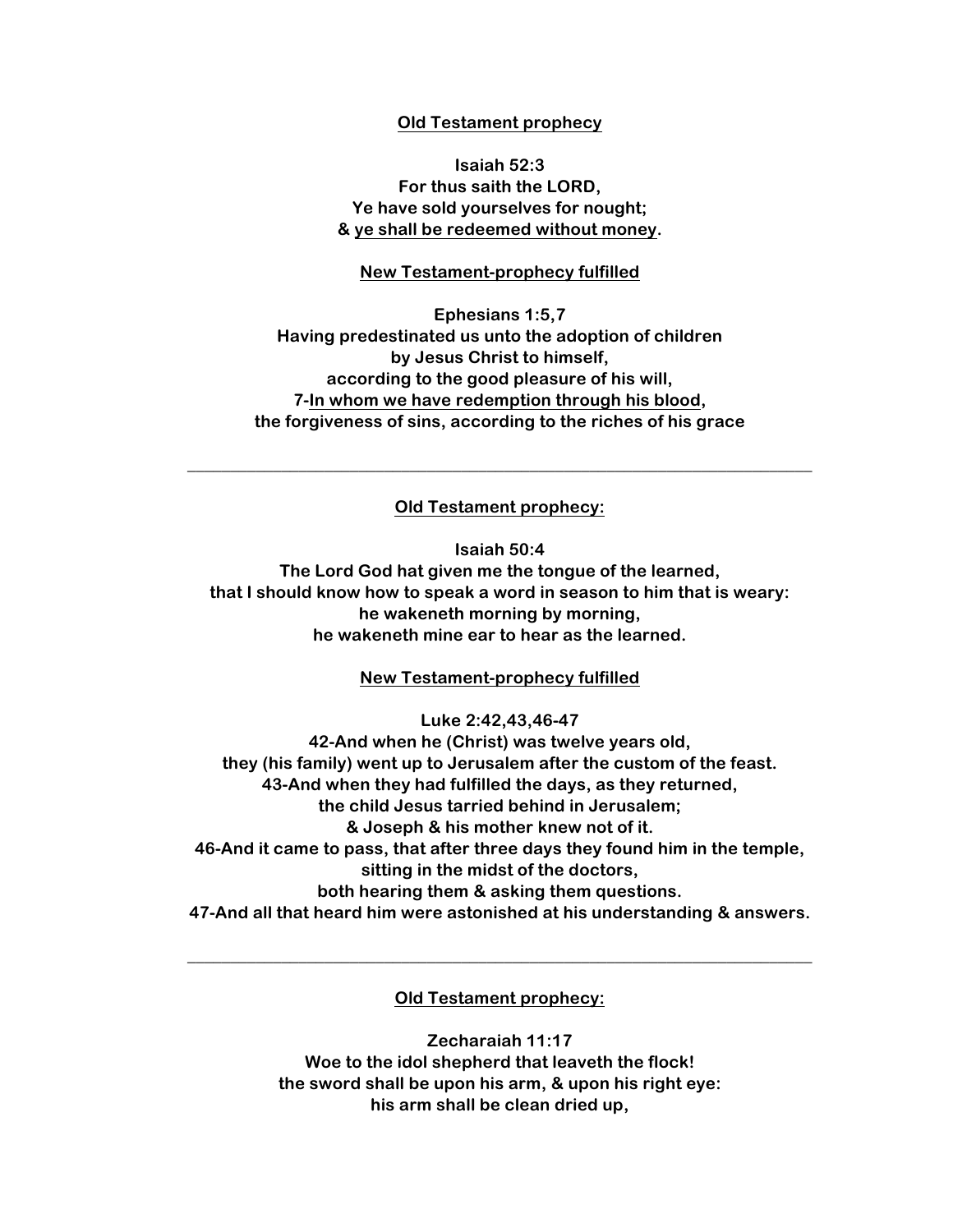#### **& his right eye shall be utterly darkened.**

**Isaiah 29:10-11 For the LORD hath poured out upon you the spirit of deep sleep, & hath closed your eyes: the prophets & your rulers, the seers hath he covered. 11-And the vision of all is become unto you as the words of a book that is sealed, which men deliver to one that is learned, saying, Read this, I pray thee: & he saith, I cannot; for it is sealed**

**Isaiah 6:9-10 And he said, Go, & tell this people, Hear ye indeed, but understand not: & see ye indeed, but perceive not. 10-Make the heart of this people fat, & make their ears heavy, & shut their eyes; lest they see with their eyes, & hear with their ears, & understand with their heart, & convert, & be healed.**

#### **New Testament-prophecy fulfilled:**

**Luke 19:41-42,44 And when he (Christ) was come near, He beheld the city (Jerusalem), & wept over it, 42-Saying, If thou hadst known, even thou, at least in this thy day, the things which belong unto thy peace! But now they are hid from thine eyes. 44-….because thou knewest not the time of thy visitation.**

**2Corinthians 3:13-15 ....Moses....put a vail over his face, that the children of Israel could not stedfastly look to the end of that which is abolished: 14-But their minds were blinded: for until this day remaineth the same vail untaken away in the reading of the old testament; which vail is done away with in Christ 15-But even unto this day, when Moses is read, the vail is upon their heart.**

**Romans 11:25-26 For I would not, brethren, that ye should be ignorant of this mystery, lest ye should be wise in your own conceits; that blindness in part is happened to Israel, until the fulness of the Gentiles be come in.**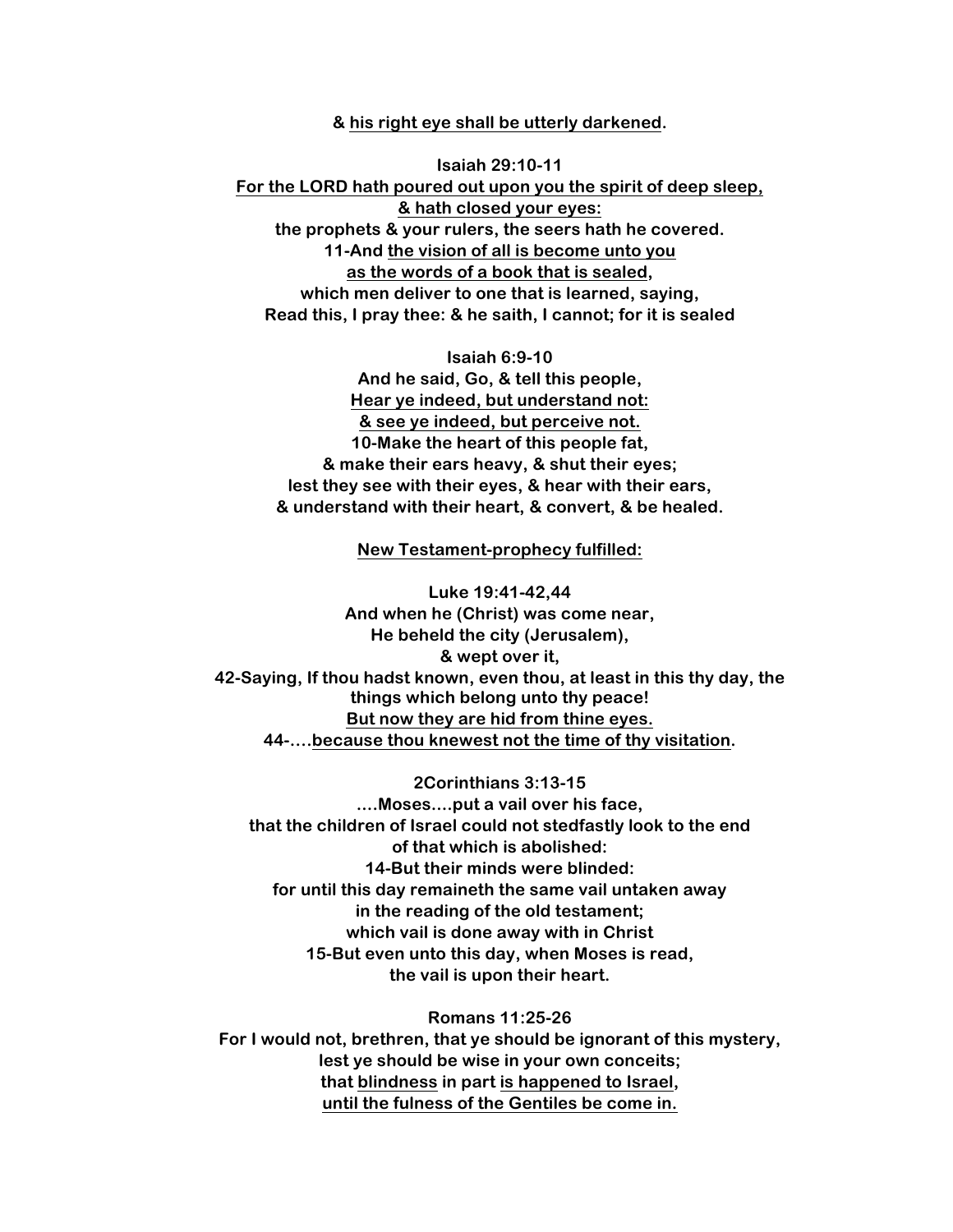**26-And so all Israel shall be saved: as it is written, There shall come out of Sion the Deliverer**

**\_\_\_\_\_\_\_\_\_\_\_\_\_\_\_\_\_\_\_\_\_\_\_\_\_\_\_\_\_\_\_\_\_\_\_\_\_\_\_\_\_\_\_\_\_\_\_\_\_\_\_\_\_\_\_\_\_\_\_\_\_\_\_\_\_\_\_\_\_\_\_\_\_**

**Old Testament Prophecy:**

**But thou, Bethlehem Ephratah, though thou be little among the thousands of Judah, yet out of thee shall he come forth unto me that is to be ruler in Israel; whose goings forth have been from of old, from everlasting. Micah 5:2**

## **New Testament-Prophecy Fulfilled:**

**And it came to pass in those days, that there went out a decree from Caesar Augustus that all the world should be taxed. 2 (And this taxing was first made when Cyrenius was governor of Syria.) 3 And all went to be taxed, every one into his own city. 4 And Joseph also went up from Galilee, out of the city of Nazareth, into Judaea, unto the city of David, which is called Bethlehem; (because he was of the house and lineage of David:) 5 To be taxed with Mary his espoused wife, being great with child. 6 And so it was, that, while they were there, the days were accomplished that she should be delivered. 7 And she brought forth her firstborn son, and wrapped him in swaddling clothes, and laid him in a manger; because there was no room for them in the inn. Luke 2:1-7**

**Old Testament Prophecy:**

**\_\_\_\_\_\_\_\_\_\_\_\_\_\_\_\_\_\_\_\_\_\_\_\_\_\_\_\_\_\_\_\_\_\_\_\_\_\_\_\_\_\_\_\_\_\_\_\_\_\_\_\_\_\_\_\_\_\_\_\_\_\_\_\_\_\_\_\_\_\_\_\_\_\_\_\_**

**But thou, Bethlehem Ephratah, though thou be little among the thousands of Judah, yet out of thee shall he come forth unto me that is to be ruler in Israel; whose goings forth have been from of old, from everlasting. Micah 5:2**